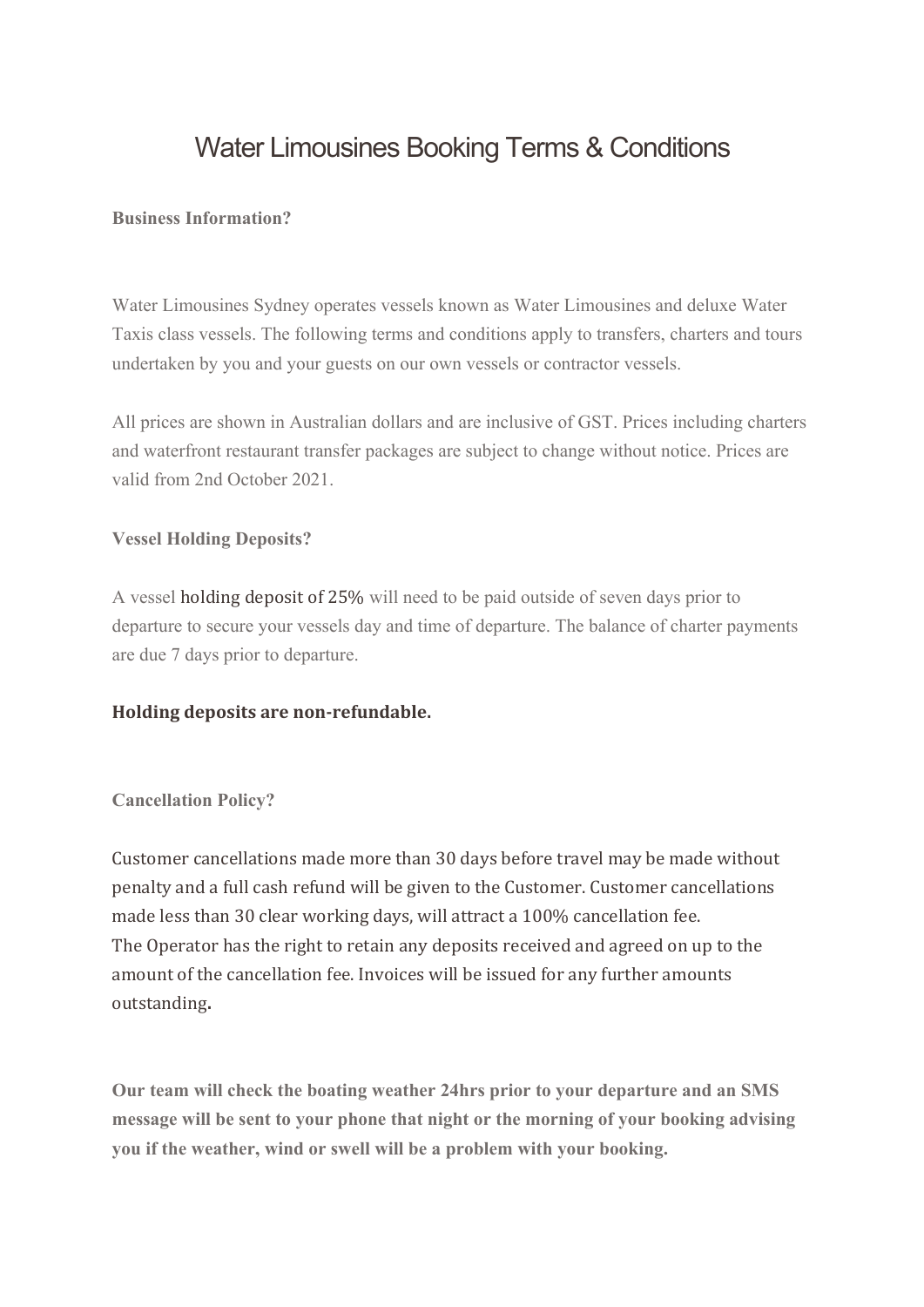Water Limousines reserves the right to cancel any charter / trip, or reduce trip duration, under any circumstances, including those which pose a safety risk to you, the vessel or crew, such as severe weather, a deep low-pressure system, debris in the water after a storm, wave heights in excess of 1.5 metres including and not limited to strong wind conditions on the day.

**If Water Limousines tours, charters and transfers** *are cancelled by us* **prior to or on the scheduled departure date, you will be refunded around the 16th of the month or alternatively if you have missed the refund cut-off date, we will issue a preferred credit voucher. Credit vouchers are valid for three years from date of issue. An administration fee equal to 10% of the total transfer / charter cost will also be deducted from any cash refund. All cash refunds and credit vouchers need to be approved by the accounts team in writing before issue.**

If your trip duration *is reduced* during the trip due to Unforeseen Circumstances, you may be offered a future trip with Water Limousines, at no cost to you, depending on the amount of time by which your original trip on Water Limousines was reduced and, subject to availability. You acknowledge that *"Unforeseen Circumstances*" includes but is not limited to the following; inclement weather, debris in the water after a storm event, issues pertaining to Water Limousines vessels, (such as breakdowns) AMSA vessel survey restrictions, agent cancellations and any medical emergency, such as injury to guests or crew.

You acknowledge that *if you cancel* your travel on any Water Limousines tour or transfer less than 7 days before the departure date, this will result in the forfeiture by you of the full charter / trip price. You also acknowledge that if you have rescheduled your charter and cancel at any time you are **not entitled** to any cash refund. You are entitled to a credit which is valid for three years from the original charter date and time.

#### **Wait Time | Running Late?**

Water Limousines Sydney offers a 5 min waiting time grace period after which a \$5.00 per minute waiting fee will be charged. To avoid waiting fees, please ensure you and your guests are on time and ready for departure at the agreed time. Water Limousines Sydney cannot guarantee that your Water Limousine vessel will be able to wait if you are late. Wherever possible Water Limousines Sydney will endeavour to wait up to 15 mins after the confirmed booking time. If a customer fails to show up for a confirmed booking time, Water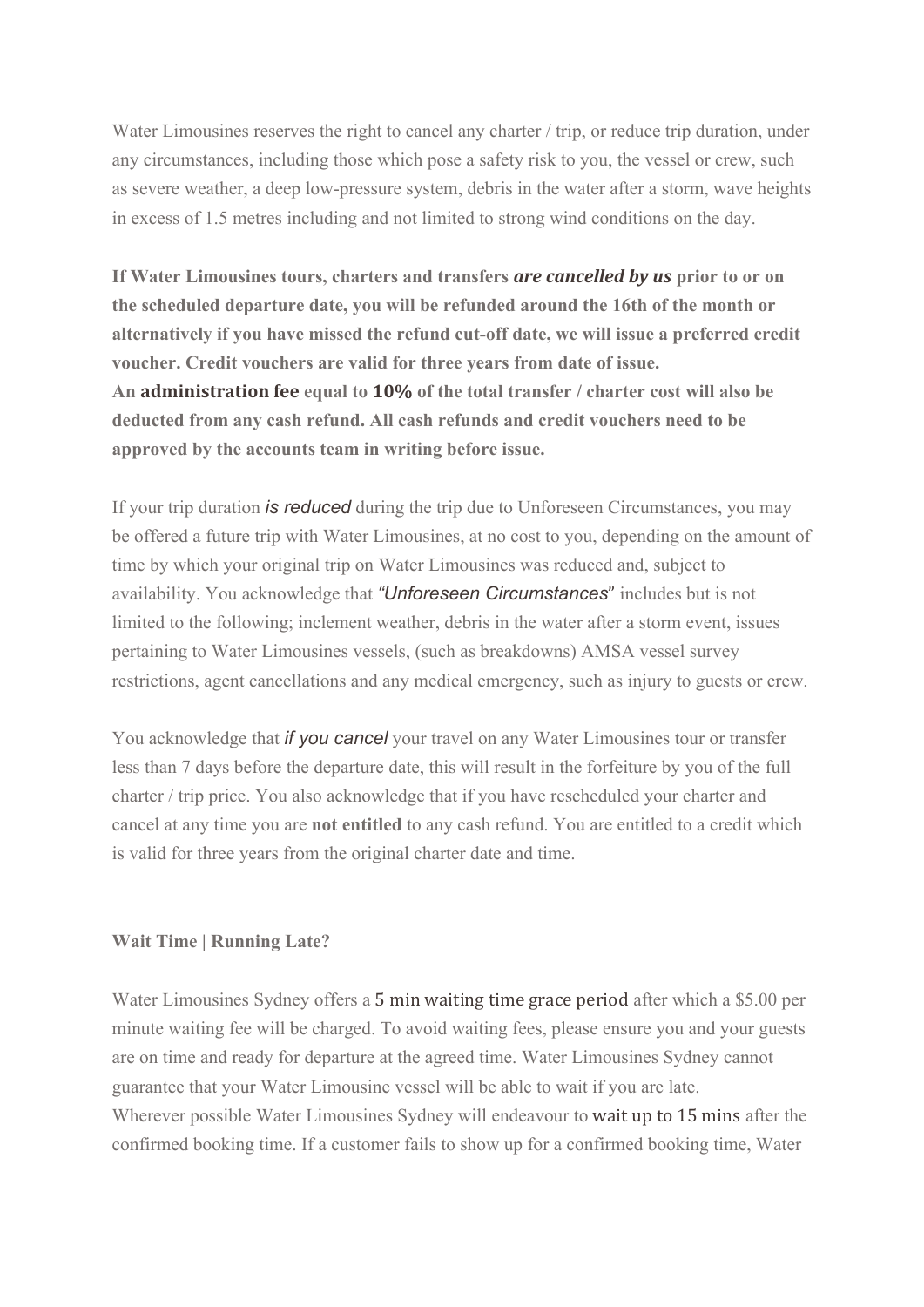Limousines Sydney will consider that to be a no show and 100% of the confirmed booking fare will be charged.

### **We recommend you take out Domestic Travel Insurance on Charters/Tours?**

You acknowledge that travel with, and the recreational services provided by, Water Limousines (such as all-in water activities, bushwalking and even walking on the sand) involve risk, including in particular a risk of being stung or bitten by any marine creatures or native fauna in and around Sydney.

Whilst we make every effort to safeguard our passengers travelling on Water Limousines, you acknowledge and agree that Water Limousines is not liable to you for personal injury, aggravation of any existing injury or condition, mental injury, contraction of any disease, loss (direct, indirect or consequential) or death resulting from the recreational services provided by Water Limousines and Water Limousines hereby *excludes absolutely* all such liability to you.

## **Competition and Consumer Act (CCA)**

Where the Competition and Consumer Act (CCA) consumer guarantees apply you also acknowledge and agree that the liability of Water Limousines for any breach of those consumer guarantees is excluded to the maximum extent possible under section 64A of the Australian Consumer Law and 139A of the CCA, where you are killed, injured (physically or mentally) or contract a disease, or an existing disease is aggravated, arising from your trip on Water Limousines.

Your agreement at Water Limousines is subject to the laws of New South Wales, Australia If any of these terms is unreasonable or unenforceable for any reason whatsoever, it shall be severed and the remaining terms will not be affected in any way.

## **Your Acceptance of these Terms and Conditions**

By chartering our vessels, you signify your acceptance of the above terms and conditions policy. By paying any deposit or charter fee, it will be deemed that you have read these terms and conditions and your acceptance of the above terms and conditions policy for Water Limousines Sydney.